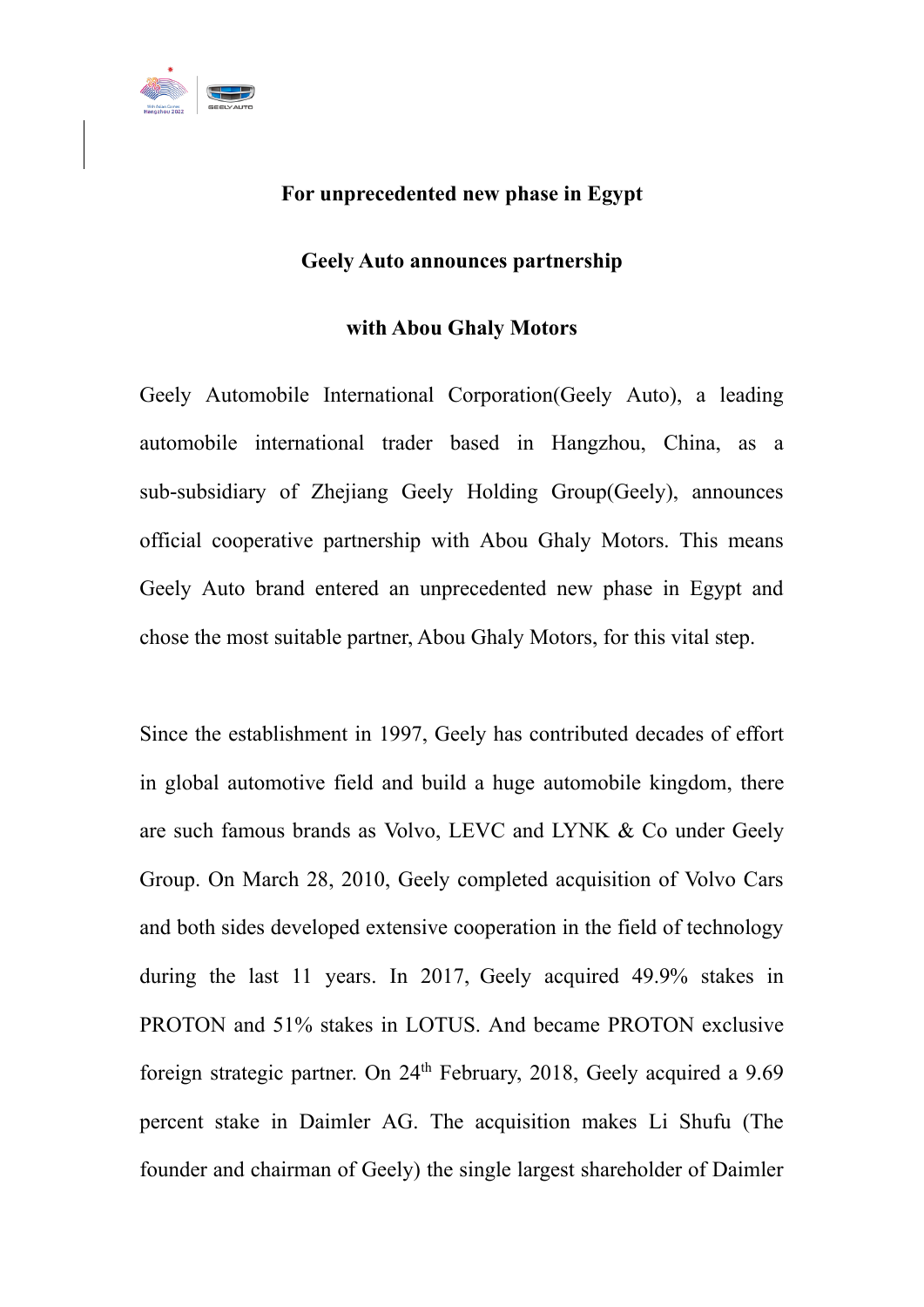

AG. Now, Geely endeavor to become a globally competitive and influential smart electric mobility technology enterprise and energy service provider

According to the report of <FORTUNE GLOBAL 500> which is released on  $2<sup>nd</sup>$  August 2021, Geely ranks  $239<sup>th</sup>$  with a revenue of 47.19 billion USD. Now Geely has been on this rank for a decade and also the only private Chinese auto group. In the past 2020, Geely has sold more than 2.1 million vehicles to the global market. In China, Geely Auto has been the top-selling Chinese Auto Brand for 4 years. Furthermore, Geely ranked 9<sup>th</sup> in the "Brand Finance's Auto Portfolio Value 2021", which is released by Brand Finance UK, and became the only Chinese auto group of it.

Now, Geely Auto is planning for a distinctive phase in the Egyptian market during the coming period and chose the most suitable partner, Abou Ghaly Motors, for this vital step.

Abou Ghaly Motors (AGM) is leading the change in Egypt with integrated mobility solutions for individuals and corporations. The company represents many of the world's most iconic automotive brands, including Mercedes-Benz, Jeep, Alfa Romeo, Chrysler, Dodge, Subaru